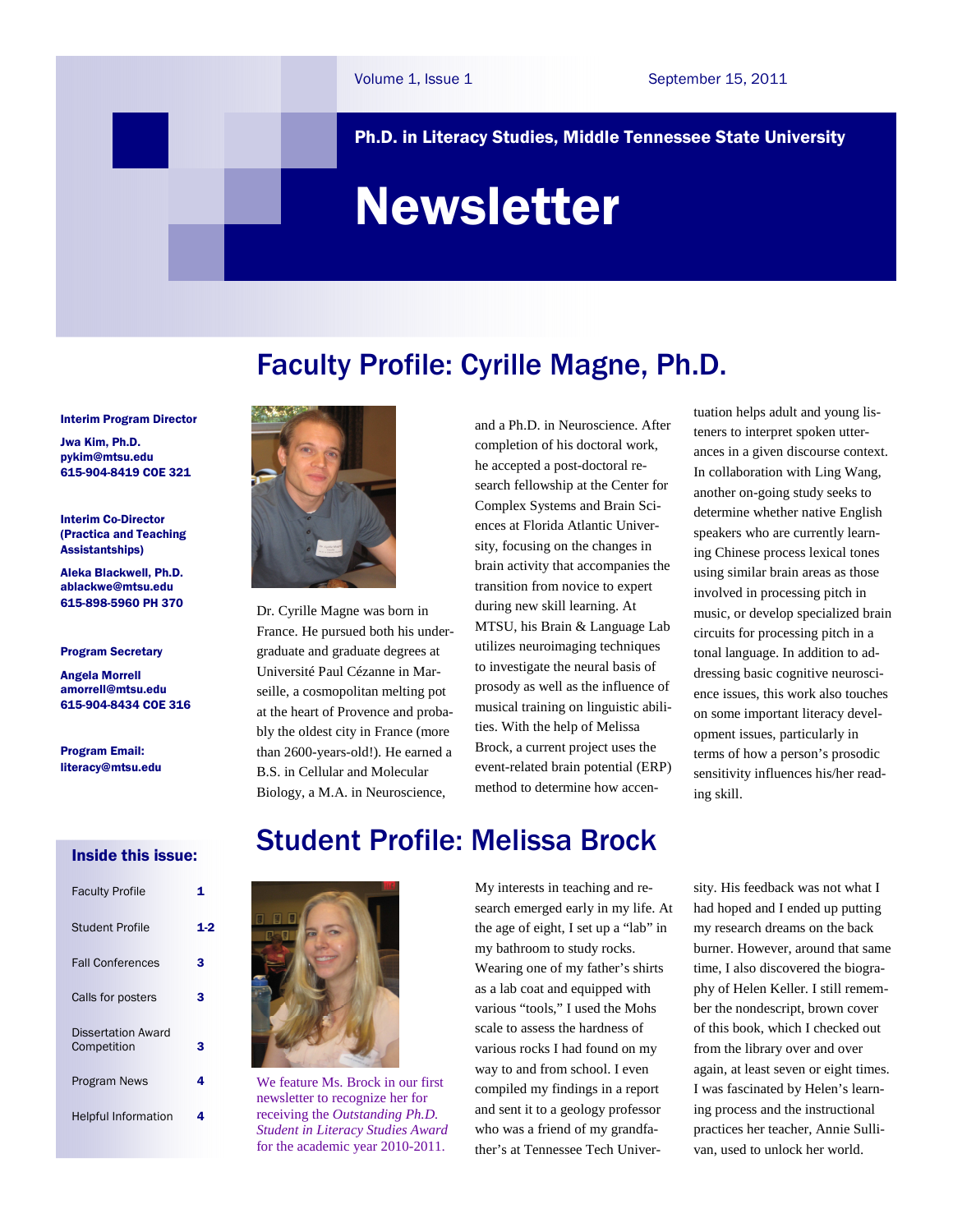### **Newsletter**

### **DON'T FORGET**

**PROGRAM PICNIC October 1, 2011** 

**General Bragg Trailhead 1540 W. College Street Murfreesboro** 

> **11 a.m.—2 p.m. Families Invited**

**RSVP by Sept. 23 amorrell@mtsu.edu** 

### *Fall Deadlines*

**November 2, 2011**  Last day to drop with a grade of W

**November 4, 2011**  Last day to file dissertations for December graduation

**November 7-18, 2011**  Early registration for Spring 2012 Semester

### *Looking ahead*

**January 26, 2012**  Last day to file Intent to Graduate Form for May 2012 **Graduation** 

# Student Profile (continued)

Through reading this book, I realized that I, too, wanted to be a part of others' learning. I knew I wanted to be a teacher.

 After receiving my Bachelor's degree in special education from Vanderbilt University, I began my career as a middle school special education teacher in the Sumner County Public Schools. Frustrated by the fact that so few of my students could read even the most basic texts, I decided to return to Vanderbilt to pursue a Master's degree in reading education and to complete coursework for an endorsement in English secondary education. I remained at Vanderbilt for several years after completing my degree, working as a Research Associate at the university's Learning Technology Center and coordinating, of all things, a math grant. I enjoyed my work and learned a lot, but I still had the itch to be in the classroom. I joined the Metro Nashville Public Schools as a second grade classroom teacher and was later offered the opportunity to teach a reading intervention program to first graders. This position led to my most recent job as my school's Reading First literacy leader. I loved

this job because I was able to work with both students and teachers. I planned professional development, coordinated our school's reading intervention program, collaborated with teachers on classroom instruction, delivered reading instruction to struggling students, and managed the grant budget.

 The training I received for this role reignited the interest in research I had developed as a young child. Wanting to learn as much as I could about the biological and cognitive foundations of reading problems, I enrolled in the Certificate in Dyslexic Studies program here at MTSU. I heard about the Ph.D. in Literacy Studies program while it was still in development and knew that it would be the program for me. I enrolled in my first Ph.D. class in January 2009 as a part-time student. When the Reading First grant ended in 2010, I decided to enroll as a full -time student to focus more on my coursework and to increase my hands-on experience with the research process. Last year, I had the opportunity to work as a graduate assistant with Dr. Blackwell on her study of vocabulary assessment. This year, I

will work with Dr. Magne to increase my understanding of neuroscientific research methodology and electroencephalogram (EEG) recording technology. Although the past two and a half years have been rigorous and demanding, the time has passed surprisingly quickly and I can hardly believe that I am now at the dissertation phase of my journey. I will spend the next year investigating the relationship between students' prosodic processing at the sentence level (as measured through eventrelated potentials) and their performance on behavioral measures of reading comprehension and fluency. Upon completing my doctorate, I hope to return to the public schools and contribute to closing the gap between scientific research and instructional practice. So at this point in my life, I find that I have come full circle, from a kid who conducted primitive experiments in her makeshift "lab" and aspired to be a teacher to an adult who has found a way to continue her passion for both research and teaching. I consider myself very lucky.



**World map of literacy, UNHD 2007/2008 report. http://en.wikipedia.org.**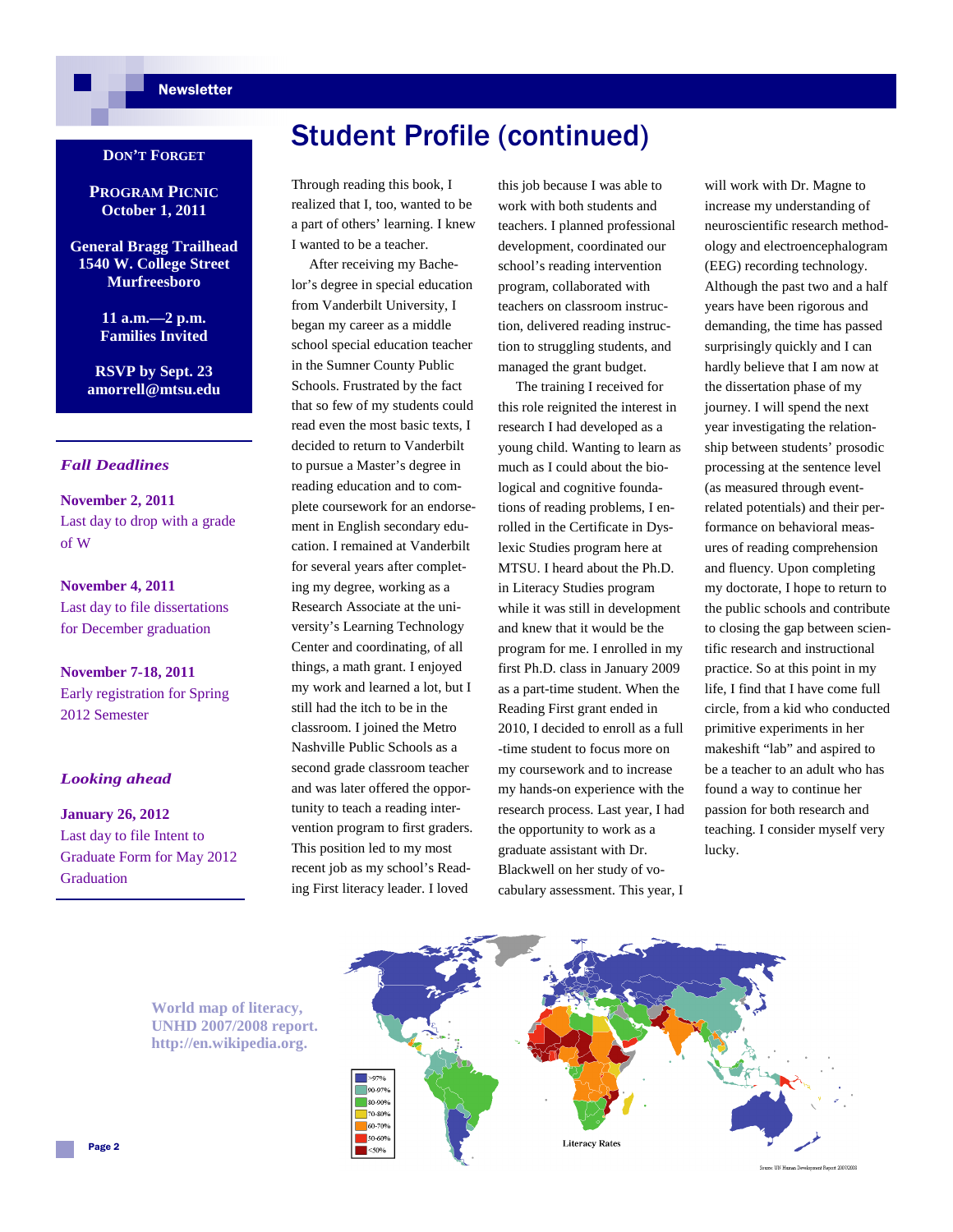# Fall Conferences

The 37th Annual Tennessee Reading Association Fall Conference, December 4-6, 2011. Murfreesboro. **Deadline for submitting proposals to TRA for student poster presentations is September 15, 2011**.

The International Dyslexia Association Annual Conference, November 9-12, 2011. Chicago, Illinois. Literacy Research Association 2011 Conference, November 30-December 3, 2011. Jacksonville, Florida. The 36th Annual Boston University Conference on Language Development, November 4-6, 2011. The 52nd Annual Meeting of the Psychonomic Society, November 3-6, 2011. Seattle, Washington. The 3rd Annual Neurobiology of Language Conference, November 10-11 2011. Annapolis, Maryland.

# Call for graduate student posters

The National Council on Measurement in Education is accepting proposals for its graduate student poster session at this year's Annual Meeting to be held in Vancouver, British Columbia, April 12-16, 2012. Deadline for poster proposal submission is **October 1, 2011**. For more information, go to http://www.ncme.org/about/gsic/posterCall.cfm.

## Call for papers and posters

The 34th Language Testing Research Colloquium is an appropriate venue for proposals on topics related to language testing theories and practice. Deadline for submission for the 2012 LTRC Colloquium is **October 15, 2011**. For more information, go to http://www.ets.org/c/16734/papers.html. The colloquium will be held in Princeton, NJ, April 3-5, 2012 (with pre-conference workshops April 1-2, 2012).

# Keep in mind for the future... IRA Outstanding Dissertation of the Year Award

The International Reading Association Outstanding Dissertation of the Year Award is a \$1,000 award supported by a grant from SchoolRise LLC. Summaries of winning dissertations are published each year in *Reading Research Quarterly*.

Dissertations in reading or related fields are eligible for the competition. Studies using any research approach

(ethnographic, experimental, historical, survey, etc.) are encouraged. Each study is assessed in the light of this approach, the scholarly qualification of its report, and its significant contributions to knowledge within the reading field.

#### Eligibility for the 2012 Award:

The competition is open to those who have completed dissertations in any aspect of the field of reading or literacy between May 15, 2010, and May 14, 2011 and approved by the committee. Applicants must be current members of the International Reading Association. The submission deadline for this year's competition is October 1.

*Please attend the Fall Colloquia 7-8 p.m.* 

> *September 21 October 19 November 16*